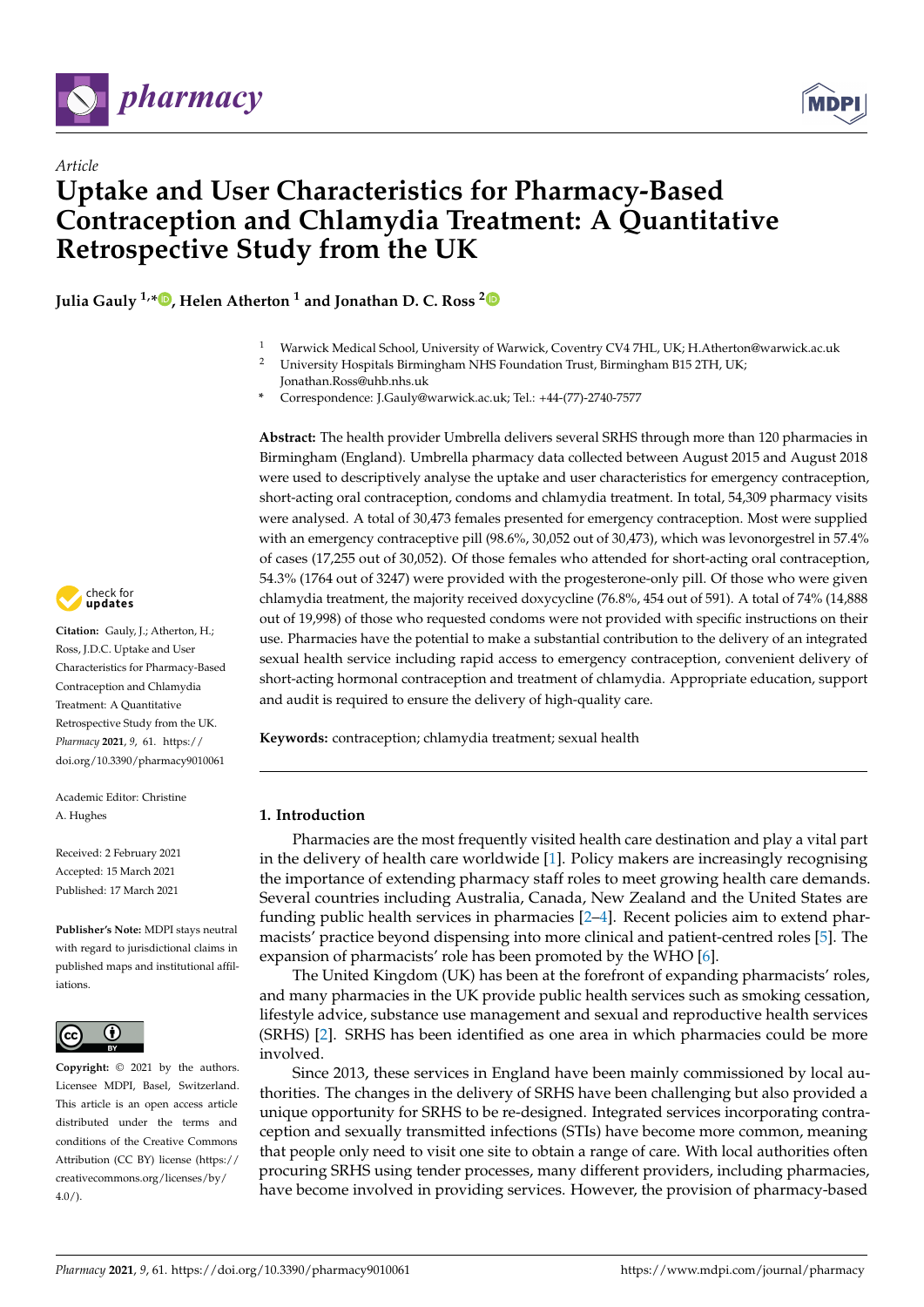SRHS varies widely across the UK and little evaluation of pharmacy-based SRHS is available to date, making it difficult to understand pharmacies' contribution to the delivery of services. The recent report of the 'All-Party Parliamentary Group (APPG) on Sexual Health and Reproductive Health in the UK' highlighted the importance of collecting and reporting data on the uptake and user characteristics of SRHS for assessing access and efficient planning and commissioning [\[7\]](#page-7-5).

In Birmingham, the health provider Umbrella delivers a wide range of SRHS in more than 120 pharmacies [\[8\]](#page-8-0). In the current study, we analysed the uptake and user characteristics for pharmacy-based emergency contraception, short-acting oral contraception, condoms and chlamydia treatment over a three-year time period (August 2015 to August 2018).

### **2. Materials and Methods**

The information governance team of the University Hospitals Birmingham (UHB) NHS Foundation Trust set criteria for processing the information to ensure patient anonymity was maintained. Ethical approval was received from the South Central—Oxford B Research Ethics Committee and from the Health Research Authority (REC Reference: 18/SC/0511). Additionally, local approval from the University Hospital Birmingham NHS Foundation Trust was obtained.

## *2.1. Umbrella Pharmacy Services*

Umbrella's pharmacy services are accessible via self-referral to those aged over 13 years old and are free of charge to the user. Umbrella uses Patient Group Directions (PGDs), a mechanism that allows the prescription-free delivery of SRHS which would usually require users to see a prescribing clinician to provide short-acting oral contraception and chlamydia treatment. All pharmacy staff delivering SRHS are trained by Umbrella on communication skills with young people, confidentiality, condom provision and signposting. There are two different levels of Umbrella pharmacies services, Tier 1 and, for more complex management, Tier 2. Staff in both Tier 1 and Tier 2 pharmacies receive training to deliver emergency contraception (EC) and condoms. Short-acting oral contraception and chlamydia treatment are only provided in Tier 2 pharmacies. In order to receive chlamydia treatment from an Umbrella pharmacy, no proof of a positive test result is required, and it is not recorded whether and from which source a chlamydia test was obtained by people presenting for chlamydia treatment. Hormonal contraception (EC and short-acting oral contraception) is only available for those whose biological sex is female, whereas chlamydia treatment and condoms are provided to people of both sexes. Pharmacy users who attend for an Umbrella service in the pharmacy are seen in a private pharmacy consultation room by a trained member of pharmacy staff. An electronic patient record containing demographic, and management information is completed by pharmacy staff during the consultation which is conducted by a trained pharmacist for most services (including emergency contraception, oral contraception, and chlamydia treatment). However, pharmacy health care assistants who are trained by Umbrella can deliver some SRHS (e.g., condoms).

Females presenting for emergency contraception are offered an emergency contraceptive pill (either levonorgestrel or ulipristal) and/or insertion of a copper coil. For females who, after counselling, decide to have a copper coil inserted, pharmacy staff can either provide a referral to or book an appointment with a sexual health clinic in Birmingham. If pharmacy staff conclude, based on information provided during the consultation, that females are either not at risk of getting pregnant or that it is too late to provide emergency contraception, females may be provided with advice only. Hence, at the end of a consultation on emergency contraception, females can be provided with:

- An emergency contraceptive pill (either levonorgestrel or ulipristal) only,
- An emergency contraceptive pill and arrangements for insertion of a copper coil at a sexual health clinic,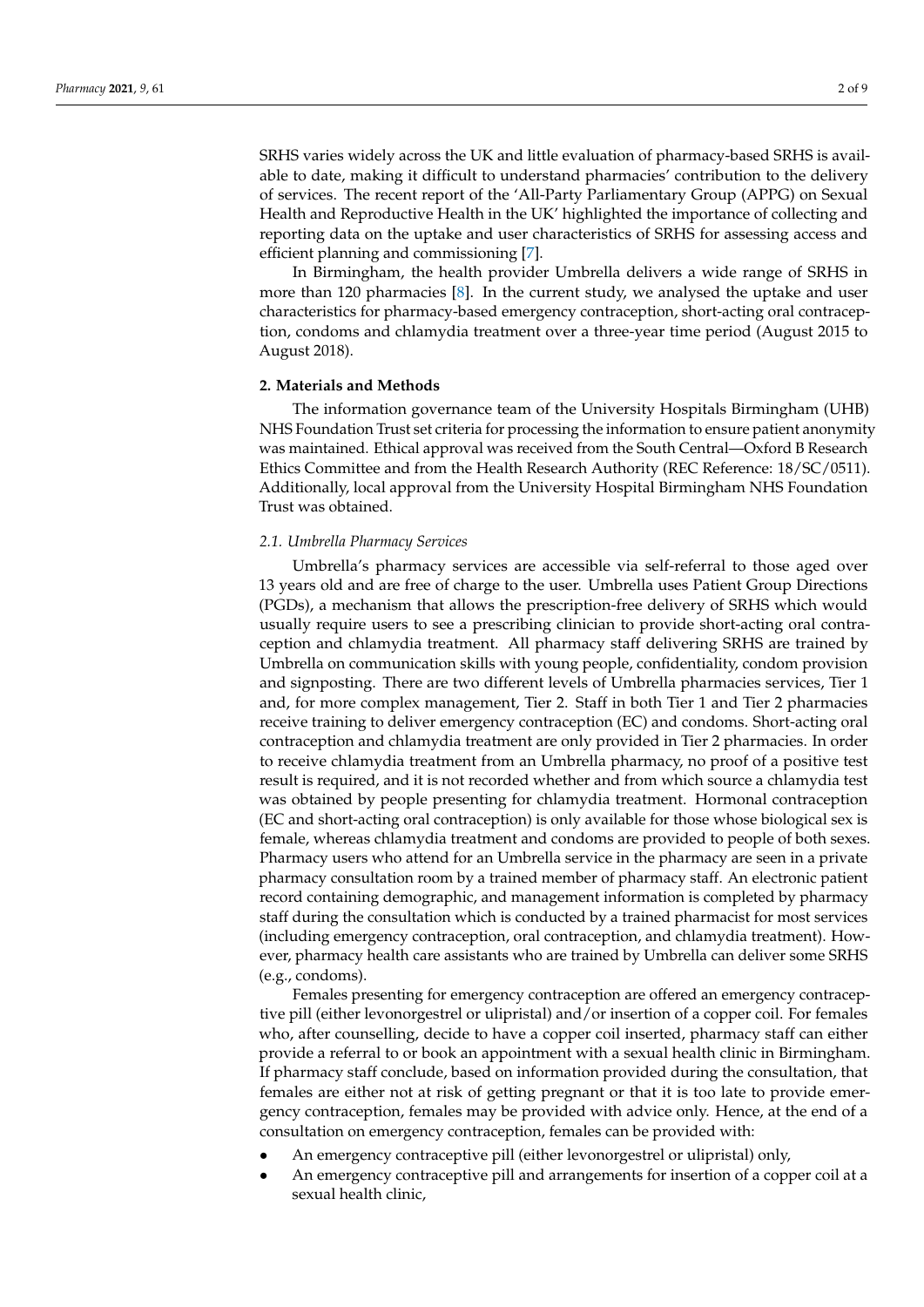- An arranged insertion of a copper coil at a sexual health clinic, and
- Advice only.

Short-acting oral contraception can be initiated to first-time pill users or to established pill users. Females receiving short-acting oral contraception are either provided with the progesterone-only pill or the combined pill at the end of a consultation. Males and females presenting for chlamydia treatment are provided with either doxycycline or azithromycin. Pharmacy users requesting condoms are provided with sexual health advice and asked whether or not they would like to also receive written instructions on condom use.

## *2.2. Data Source*

Umbrella collects data for their pharmacy services and is authorised to use anonymised data for any legitimate purpose. Data on Umbrella's pharmacy services is collected by pharmacy staff using PharmOutcomes® (Pinnacle Health Partnership LLP, East Coves, England), a secure web-based system which is used by 85% of pharmacies in England as an electronic patient record [\[9\]](#page-8-1). PharmOutcomes® data on Umbrella's services were analysed for the time period August 2015 to August 2018. When asked for their gender, users have the possibility to self-identify as female, male, or transgender.

#### *2.3. Data Analysis*

A descriptive analysis was conducted using the following variables: User demographics:

- Gender,
- Age group, and
- Ethnicity.
	- Uptake:
- EC,
- Short-acting oral contraception,
- Chlamydia treatment, and
- Condoms.

The data analysis was conducted using IBM® SPSS Statistics software (SPSS®) version 24 [\[10\]](#page-8-2).

#### **3. Results**

The uptake and user characteristics of pharmacy-based SRHS are presented in Table [1.](#page-5-0) In total, 54,309 pharmacy visits made for an Umbrella service were analysed.

For all services (emergency contraception, short-acting oral contraception, condoms, chlamydia treatment), service users were most likely to be female, White/White British and between 20 and 24 years old.

The large majority of females presenting for EC were supplied with an emergency contraceptive pill (98.6%), of whom 57.4% received levonorgestrel and 42.6% received ulipristal. Few females were referred for insertion of an emergency copper coil  $\langle 1\% \rangle$  or documented to have been only offered advice on emergency contraception (<1%).

Slightly more females requesting short-acting oral contraception were provided with the progesterone-only pill (54.3%) than with the combined pill (44.4%). Most people attending for chlamydia treatment received doxycycline (76.8%) compared to azithromycin (20%). For those requesting condoms, few were documented as having received specific instructions on their use (25.6%).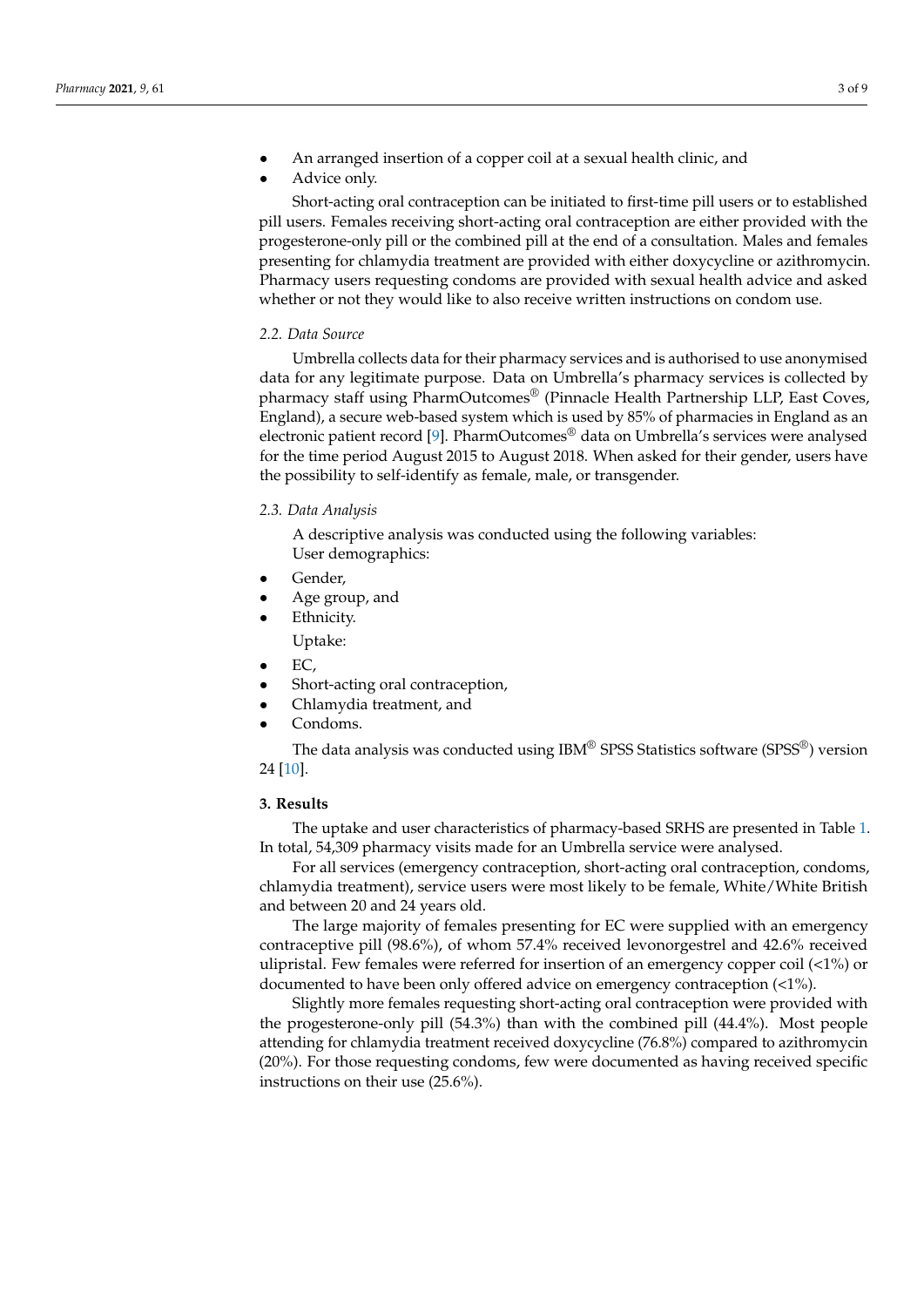| <b>Emergency Contraception</b>         |                     | Emergency<br><b>Contraceptive Pill Only</b> | <b>Emergency Contraceptive Pill and</b><br><b>Copper Coil Appointment/Referral</b> | Advice<br>Only           | <b>Copper Coil</b><br>Appointment/Referral Only | Unknown <sup>1</sup> |
|----------------------------------------|---------------------|---------------------------------------------|------------------------------------------------------------------------------------|--------------------------|-------------------------------------------------|----------------------|
| Total (% by column)                    |                     | 29,961 (100%)                               | 91 (100%)                                                                          | 34 (100%)                | $9(100\%)$                                      | 378 (100%)           |
| Gender<br>(% by column)                | Female              | 29,952 (100%)                               | 91 (100%)                                                                          | 34 (100%)                | $9(100\%)$                                      | 378 (100%)           |
|                                        | Other $1$           | $9(0\%)$                                    |                                                                                    |                          |                                                 |                      |
|                                        | White/White British | 12,187 (40.7%)                              | 39 (42.9%)                                                                         | $17(50\%)$               | $4(44.4\%)$                                     | 136 (36.0%)          |
|                                        | Asian/Asian British | 7358 (24.6%)                                | 23 (25.3%)                                                                         | $6(17.6\%)$              | $1(11.1\%$                                      | 90 (23.8%)           |
| Ethnicity                              | Black/Black British | 4863 (16.2%)                                | 12 (13.2%)                                                                         | $4(11.7\%)$              | $1(11.1\%)$                                     | 85 (22.5%)           |
| (% by column)                          | Mixed/Mixed British | 2093 (7.0%)                                 | $8(8.8\%)$                                                                         | $5(14.7\%)$              | $3(33.3\%)$ -                                   | 24 (22.5%)           |
|                                        | Other ethnic group  | 555 (1.9%)                                  | $6(6.6\%)$                                                                         |                          | $\blacksquare$                                  | $10(2.6\%)$          |
|                                        | Unknown             | 2906 (9.7%)                                 | $3(3.3\%)$                                                                         | $2(5.9\%)$               |                                                 | 33 (8.7%)            |
|                                        | $13 - 15$           | 266 (0.9%)                                  | $1(1.1\%)$                                                                         |                          |                                                 |                      |
|                                        | $16 - 19$           | 6145 (10.5%)                                | 20 (22.0%)                                                                         | $7(20.6\%)$              | $1(11.1\%)$                                     | 50 (13.2%)           |
| Age<br>(% by column)                   | $20 - 24$           | 10,583 (35.3%)                              | 35 (38.5%)                                                                         | $17(50\%)$               | $5(55.6\%)$                                     | 100 (26.5%)          |
|                                        | $25 - 29$           | 6085 (20.3%)                                | 19 (20.9%)                                                                         | $4(11.8\%)$              | $1(11.1\%)$                                     | 100 (26.5%)          |
|                                        | $30 - 39$           | 5586 (18.6%)                                | $12(13.2\%)$                                                                       | $5(14.7\%)$              | $2(22.2\%)$                                     | 110 (29.1%)          |
| <b>Short-Acting Oral Contraception</b> |                     | Progesterone-Only Pill                      | <b>Combined Pill</b>                                                               | Unknown <sup>1</sup>     |                                                 |                      |
| Total (% by column)                    |                     | 1764 (100%)                                 | 1442 (100%)                                                                        | 41 (100%)                |                                                 |                      |
| Gender<br>(% by column)                | Female              | 1762 (100%)                                 | 1442 (100%)                                                                        | 41 (100%)                |                                                 |                      |
|                                        | Other               | $2(0\%)$                                    | $\overline{a}$                                                                     | $\overline{\phantom{a}}$ |                                                 |                      |
| Ethnicity<br>(% by column)             | White/White British | 1078 (61.1%)                                | 813 (56.4%)                                                                        | 27 (65.9%)               |                                                 |                      |
|                                        | Asian/Asian British | 203 (11.5%)                                 | 242 (16.8%)                                                                        | $5(12.2\%)$              |                                                 |                      |
|                                        | Black/Black British | 251 (14.2%)                                 | 171 (11.9%)                                                                        | $5(12.2\%)$              |                                                 |                      |
|                                        | Mixed/Mixed British | 87 (4.9%)                                   | 85 (5.9%)                                                                          | $1(2.4\%)$               |                                                 |                      |
|                                        | Other ethnic group  | $19(1.1\%)$                                 | $29(2.0\%)$                                                                        | $2(4.9\%)$               |                                                 |                      |
|                                        | Unknown             | $\blacksquare$                              | 102 (7.1%)                                                                         | $1(2.4\%)$               |                                                 |                      |

**Table 1.** Uptake and user characteristics of pharmacy-based SRHS.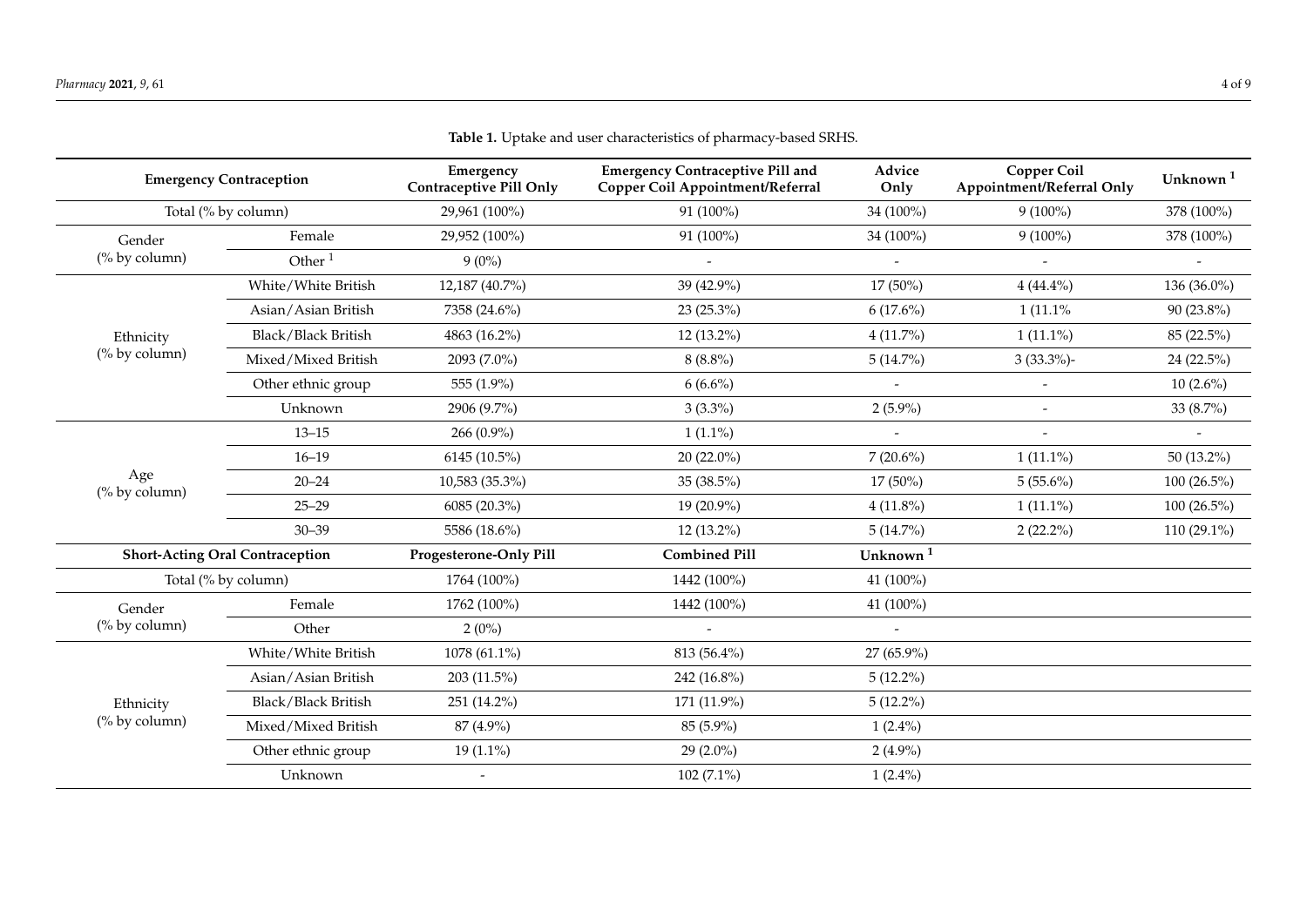| <b>Table 1.</b> Cont.                  |                     |                        |                      |                          |  |  |
|----------------------------------------|---------------------|------------------------|----------------------|--------------------------|--|--|
| <b>Short-Acting Oral Contraception</b> |                     | Progesterone-Only Pill | <b>Combined Pill</b> | Unknown <sup>1</sup>     |  |  |
| Age<br>(% by column)                   | $13 - 15$           | $2(0.1\%)$             | $17(1.2\%)$          | $\overline{\phantom{a}}$ |  |  |
|                                        | $16 - 19$           | 276 (15.6%)            | 256 (17.8%)          | $10(24.4\%)$             |  |  |
|                                        | $20 - 24$           | 536 (30.4%)            | 608 (42.2%)          | $12(29.3\%)$             |  |  |
|                                        | $25 - 29$           | 296 (16.8%)            | 339 (23.5%)          | $10(24.4\%)$             |  |  |
|                                        | $30 - 39$           | 398 (14.5%)            | 203 (14.1%)          | $7(17.1\%)$              |  |  |
|                                        | $40+$               | $256(14.5\%)$          | $19(1.3\%)$          | $2(4.9\%)$               |  |  |
|                                        | Chlamydia Treatment |                        | Doxycycline          | Unknown <sup>1</sup>     |  |  |
| Total (% by column)                    |                     | 118 (100%)             | 454 (100%)           | 19 (100%)                |  |  |
|                                        | Female              | 81 (68.6%)             | 288 (63.4%)          | 13 (68.4%)               |  |  |
| Gender<br>(% by column)                | Male                | 37 (31.4%)             | 163 (35.9%)          | $6(31.6\%)$              |  |  |
|                                        | Other <sup>2</sup>  | $\sim$                 | $3(0\%)$             | $\overline{\phantom{a}}$ |  |  |
|                                        | White/White British | 60 (50.8%)             | 210 (46.3%)          | $9(47.4\%)$              |  |  |
|                                        | Asian/Asian British | $9(7.6\%)$             | 21 $(4.6\%)$         | $\overline{\phantom{a}}$ |  |  |
| Ethnicity                              | Black/Black British | 21 (17.8%)             | 78 (17.2%)           | $6(31.6\%)$              |  |  |
| (% by column)                          | Mixed/Mixed British | $8(6.8\%)$             | 47 (10.4%)           | 2(10.5)                  |  |  |
|                                        | Other ethnic group  | $3(2.5\%)$             | $5(1.1\%)$           | $1(5.3\%)$               |  |  |
|                                        | Unknown             | $\sim$                 | 93 (20.5%)           | $1(5.3\%)$               |  |  |
| Age<br>(% by column)                   | $16 - 19$           | 29 (24.6%)             | 86 (18.9%)           | $5(26.3\%)$              |  |  |
|                                        | $20 - 24$           | 51 (43.2%)             | 203 (44.7%)          | $7(36.8\%)$              |  |  |
|                                        | $25 - 29$           | $17(14.4\%)$           | 104 (22.9)           | $6(31.6\%)$              |  |  |
|                                        | $30 - 39$           | 15 (12.7%)             | 47 (10.4%)           | $\overline{\phantom{a}}$ |  |  |

**Table 1.** *Cont.*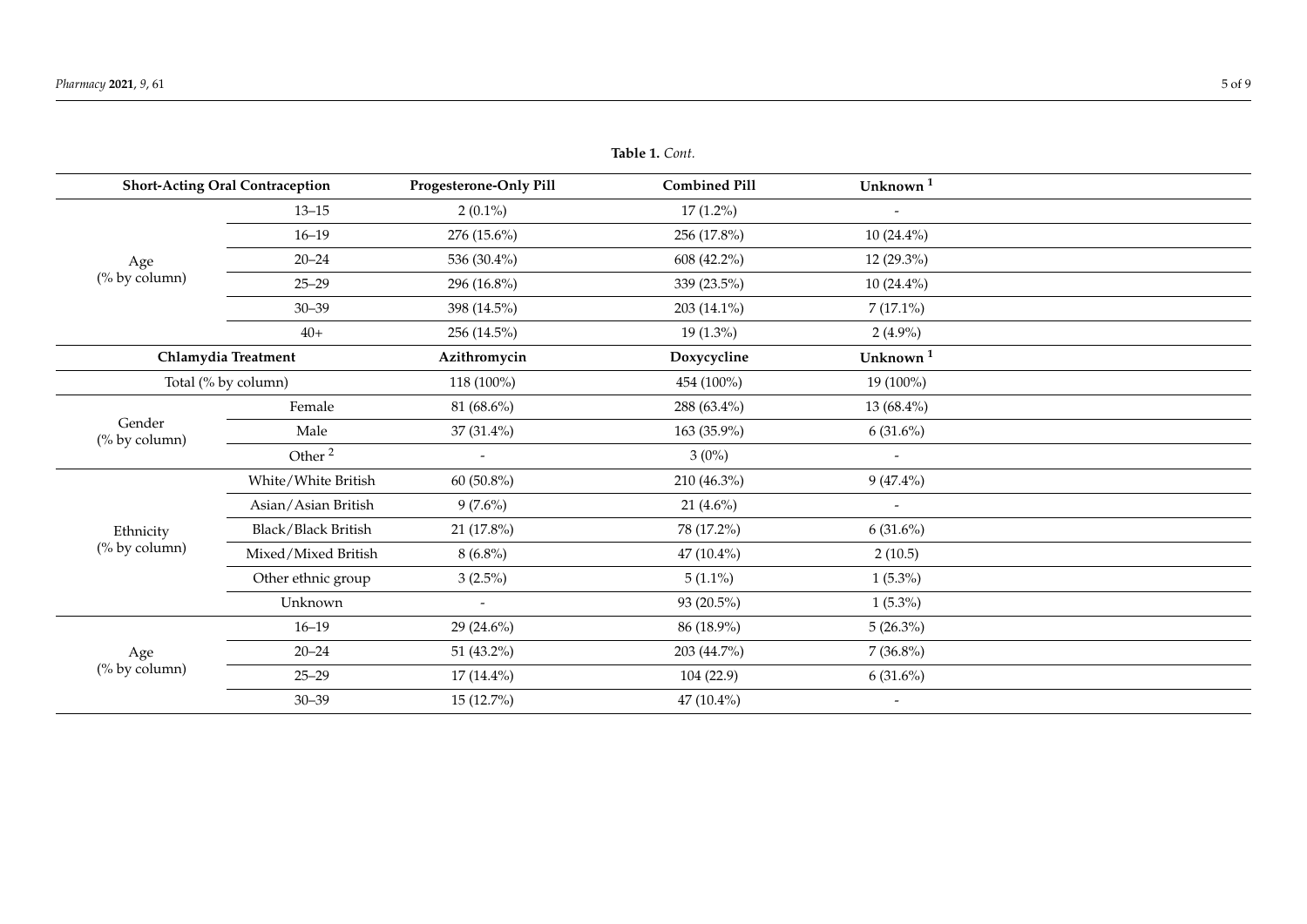| Condoms                    |                     | <b>Instructions Provided</b> | <b>No Instructions Provided</b> | Unknown <sup>1</sup> |  |
|----------------------------|---------------------|------------------------------|---------------------------------|----------------------|--|
| Total (% by column)        |                     | 1331(100%)                   | 14888 (100%)                    | 3779 (100%)          |  |
| Gender<br>(% by column)    | Female              | 800 (60.1%)                  | 10082 (67.7%)                   | 2404<br>$(63.6\%)$   |  |
|                            | Male                | 523 (39.3%)                  | 4733 (31.8%)                    | 1354<br>$(35.8\%)$   |  |
|                            | Other <sup>2</sup>  | $8(0.6\%)$                   | 73 (0.4%)                       | $21(0.6\%)$          |  |
| Ethnicity<br>(% by column) | White/White British | 494 (37.1%)                  | 6719 (45.1%)                    | 1790<br>$(47.4\%)$   |  |
|                            | Asian/Asian British | 361 (27.1%)                  | 3384 (22.7%)                    | 867 (22.9%)          |  |
|                            | Black/Black British | 182 (13.7%)                  | 1994 (13.4%)                    | 539 (14.3%)          |  |
|                            | Mixed/Mixed British | 80 (6.0%)                    | 854 (5.7%)                      | $175(4.6\%)$         |  |
|                            | Other ethnic group  | 52 (3.9%)                    | 300 $(2.0\%)$                   | 77 (2.0%)            |  |
| Age<br>(% by column)       | $13 - 15$           | 32 $(2.4\%)$                 | $206(1.4\%)$                    | 58 (1.5%)            |  |
|                            | $16 - 19$           | 223 (16.8%)                  | 2634 (17.7%)                    | 850 (22.5%)          |  |
|                            | $20 - 24$           | $310(23.3\%)$                | 4483 (30.1%)                    | 1232<br>$(32.6\%)$   |  |
|                            | $25 - 29$           | 213 (16%)                    | 2196 (14.8%)                    | 552 (14.6%)          |  |

**Table 1.** *Cont.*

<span id="page-5-0"></span><sup>1</sup> Missing data—outcome of SRHS was not recorded by pharmacy staff in Umbrella pharmacy for unknown reason. <sup>2</sup> Unknown includes people who self-identified as transgender and entries where the gender was not recorded by pharmacy staff.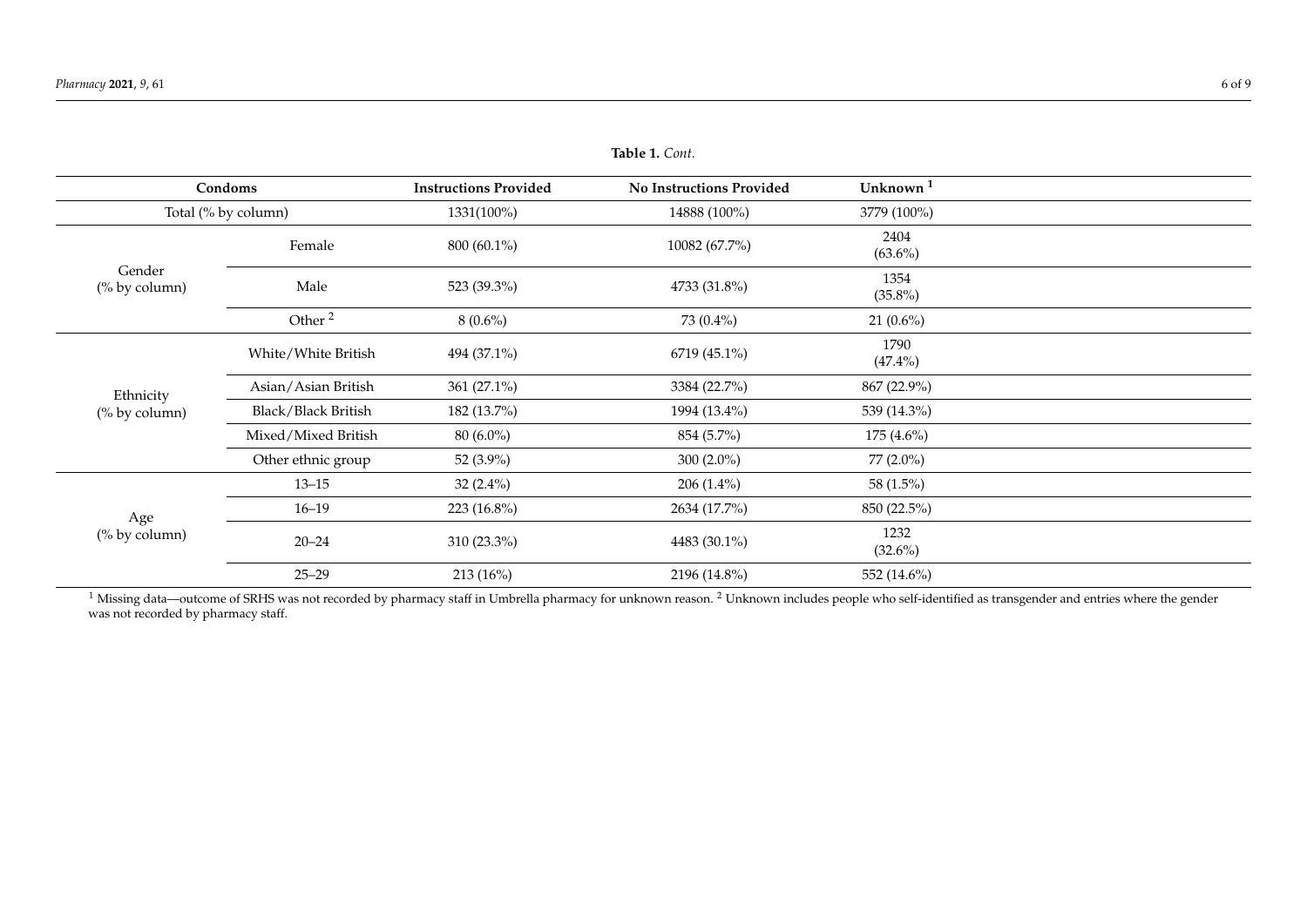## **4. Discussion**

The All-Party Parliamentary Group on Sexual Health and Reproductive Health has stressed the importance of reporting data on SRHS and of expanding the use of PGDs to improve access to prescription-only SRHS in pharmacies [\[7\]](#page-7-5). Our analysis of data from a large pharmacy service which provides SRHS through PGDs helps to inform future service delivery.

In line with a recent study from Australia [\[11\]](#page-8-3), our analysis showed that females' contraceptive responsibility was not necessarily tied to female-specific methods, with females accounting for the majority of access for all contraceptive methods, including condoms. This may indicate that females take responsibility for any type of protection. However, while males can attend for condoms, access to hormonal contraceptive methods is restricted to females only in Umbrella pharmacies. Further, following Umbrella's integrated sexual health model, it is likely that females presenting for hormonal contraception were additionally offered condoms by pharmacy staff as protection from STIs. Nevertheless, the data show that the uptake of condoms by males is relatively low. This is despite a recent survey from the UK which showed that pharmacies are males' most popular choice for obtaining contraception [\[12\]](#page-8-4). It is possible that some males bought condoms in the pharmacy rather than requesting them for free through the Umbrella service. This may have been because they were unaware of the Umbrella service, or that they did not want to disclose personal information or ask for condoms at the counter [\[13\]](#page-8-5). However, it is also possible that males did not obtain condoms because they did not want to use them or because they did not think they were at risk of contracting an STI [\[14\]](#page-8-6). To better understand the uptake of condoms in pharmacies, the number of condoms sold by pharmacies and provided free via the Umbrella service should be compared in a future study.

In line with a previously published study, the majority of EC consultations ended in the supply of an EC pill containing levonorgestrel [\[15\]](#page-8-7). EC pills containing levonorgestrel are licensed for use up to 72 h following unprotected sexual intercourse, whereas EC pills containing ulipristal can also be provided between 72 and 120 h after UPSI [\[15\]](#page-8-7). Our finding suggests that most females present in pharmacies within 72 h after unprotected sexual intercourse.

According to Umbrella, each woman presenting for EC in an Umbrella pharmacy should be offered an EC pill and/or an emergency copper coil insertion. Our analysis showed that less than 1% of females attending for EC were referred for insertion of a copper coil. While the reasons for this were not captured, this may be due to concerns about the prolonged efficacy and side-effects of intrauterine contraception [\[16\]](#page-8-8) or because of lack of appointments for coil insertion [\[13\]](#page-8-5). A recent clinic-based study showed that females who presented within 72 h were often not offered the copper coil, but that the proportion of females offered both an IUD and an EC pill increased with longer times after unprotected sexual intercourse [\[17\]](#page-8-9). Although pharmacy staff had been trained to inform patients about the copper coil, it is also possible that this may not happen in practice.

We found that instructions on use of condoms were rarely provided and that females were less likely to be given instructions on use of condoms. Although condom instructions may contribute to safer sex, a recent study from the US showed that discussing the use of condoms can make people feel embarrassed [\[18\]](#page-8-10) and it is possible that people declined the condom advice because of this and this led to the low number of condom instructions being provided. However, it is also possible that pharmacy staff did not accurately record whether instructions were provided or not. Females are more likely than males to utilise health resources [\[19](#page-8-11)[,20\]](#page-8-12) and possibly as a consequence, a recent study showed that females had superior condom application and removal skills [\[14\]](#page-8-6). It is possible that more females than males declined instructions as they had previously obtained information on the correct use of condoms. However, it could also be that females did not feel it was their responsibility to know how to use a condom. More research on females' and males' condom use skills and preferred sources of knowledge on condom usage should be conducted.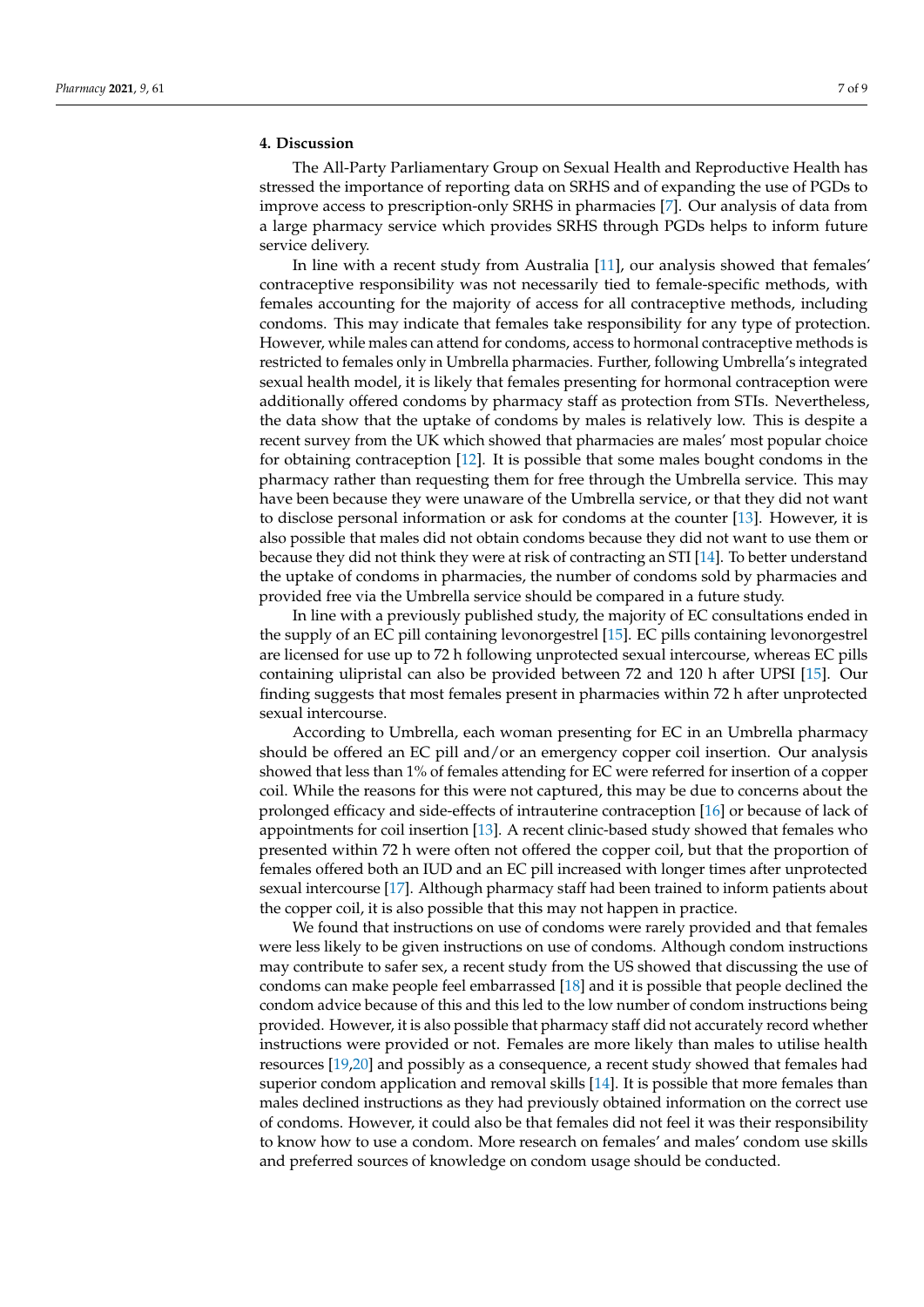The majority of patients with chlamydia were treated with doxycycline which is consistent with current guidance [\[21\]](#page-8-13).

In contrast to a study on a specialist contraceptive service from the UK, most females in our study were provided with the progesterone-only pill rather than the combined pill [\[22\]](#page-8-14). It is possible that the progesterone-only pill was supplied more commonly because it has less contra-indications and because it is easier to train pharmacy staff to supply it safely. In contrast to combined hormonal contraception, progesterone-only pills do not increase the risk of venous thromboembolic events (VTE). As the risk of VTE increases with age [\[23\]](#page-8-15), this may explain why females over the age of forty were more frequently provided the progesterone-only pill.

This study has a number of potential limitations: The absence of consistent patient identification numbers meant that an analysis was only possible for each service provided and not at an individual patient level, and some patients may have attended on multiple occasions over the study period. It was also unclear from the electronic patient record how closely pharmacists adhered to the PGDs when offering advice and onward referral, for example, whether not providing condom advice was due to the patient declining or it not being discussed.

The uptake of services and patient outcomes following a pharmacy consultation can inform the design of integrated SRHS and inform future audit and training needs of pharmacists and ancillary pharmacy staff.

**Author Contributions:** J.G., J.D.C.R. and H.A. conceptualised this study and J.G. developed the research methods. J.G. requested the data from the UHB NHS Foundation Trust and analysed the anonymised dataset provided to her using IBM SPSS V.24. J.G. wrote up this study as journal paper. J.D.C.R. and H.A. supervised this study and reviewed and edited the draft several times. All authors have read and agreed to the published version of the manuscript.

**Funding:** This study was funded by the University Hospitals Birmingham NHS Foundation Trust.

**Institutional Review Board Statement:** NHS REC and HRA approval (Ref Reference: 18/SC/05/11), in addition to local NHS Trust approval (Ref number: RKK6366), was obtained prior to this study commencing.

**Informed Consent Statement:** Not applicable.

**Data Availability Statement:** The data contained in this article was obtained by Umbrella, who owns that data. The data is not publicly available.

**Acknowledgments:** We thank the Informatics Team at UHB for providing the dataset.

**Conflicts of Interest:** The funders had no role in the design of the study; in the collection, analyses, or interpretation of data; in the writing of the manuscript, or in the decision to publish the results.

### **References**

- <span id="page-7-0"></span>1. Anderson, S. The state of the world's pharmacy: A portrait of the pharmacy profession. *J. Interprofessional. Care* **2002**, *16*, 391–404. [\[CrossRef\]](http://doi.org/10.1080/1356182021000008337) [\[PubMed\]](http://www.ncbi.nlm.nih.gov/pubmed/12487847)
- <span id="page-7-1"></span>2. Hindi, A.M.K.; Schafheutle, E.I.; Jacobs, S. Patient and public perspectives of community pharmacies in the United Kingdom: A systematic review. *Health Expect.* **2018**, *21*, 409–428. [\[CrossRef\]](http://doi.org/10.1111/hex.12639) [\[PubMed\]](http://www.ncbi.nlm.nih.gov/pubmed/29114971)
- 3. Agomo, C.O. The role of community pharmacists in public health: A scoping review of the literature. *J. Pharm. Health Serv. Res.* **2012**, *3*, 25–33. [\[CrossRef\]](http://doi.org/10.1111/j.1759-8893.2011.00074.x)
- <span id="page-7-2"></span>4. Houle, S.K.D.; Grindrod, K.A.; Chatterley, T.; Tsuyuki, R.T. Paying pharmacists for patient care: A systematic review of remunerated pharmacy clinical care services. *Can Pharm J. Rev. Pharm Can.* **2014**, *147*, 209–232. [\[CrossRef\]](http://doi.org/10.1177/1715163514536678) [\[PubMed\]](http://www.ncbi.nlm.nih.gov/pubmed/25360148)
- <span id="page-7-3"></span>5. Altman, I.L.; Mandy, P.J.; Gard, P.R. Changing status in health care: Community and hospital pharmacists' perceptions of pharmacy practice. *Int. J. Pharm. Prac.* **2019**, *27*, 249–255. [\[CrossRef\]](http://doi.org/10.1111/ijpp.12505) [\[PubMed\]](http://www.ncbi.nlm.nih.gov/pubmed/30592351)
- <span id="page-7-4"></span>6. Goode, J.-V.; Owen, J.; Page, A.; Gatewood, S. Community-Based Pharmacy Practice Innovation and the Role of the Community-Based Pharmacist Practitioner in the United States. *Pharmacy* **2019**, *7*, 106. [\[CrossRef\]](http://doi.org/10.3390/pharmacy7030106) [\[PubMed\]](http://www.ncbi.nlm.nih.gov/pubmed/31382690)
- <span id="page-7-5"></span>7. APPG on Sexual & Reproductive Health. Women's Lives, Women's Rights: Strengthening Access to Contraception beyond the Pandemic. 2020. Available online: [https://www.fsrh.org/policy-and-media/all-party-parliamentary-group-on-sexual-and](https://www.fsrh.org/policy-and-media/all-party-parliamentary-group-on-sexual-and-reproductive-health/)[reproductive-health/](https://www.fsrh.org/policy-and-media/all-party-parliamentary-group-on-sexual-and-reproductive-health/) (accessed on 17 March 2021).